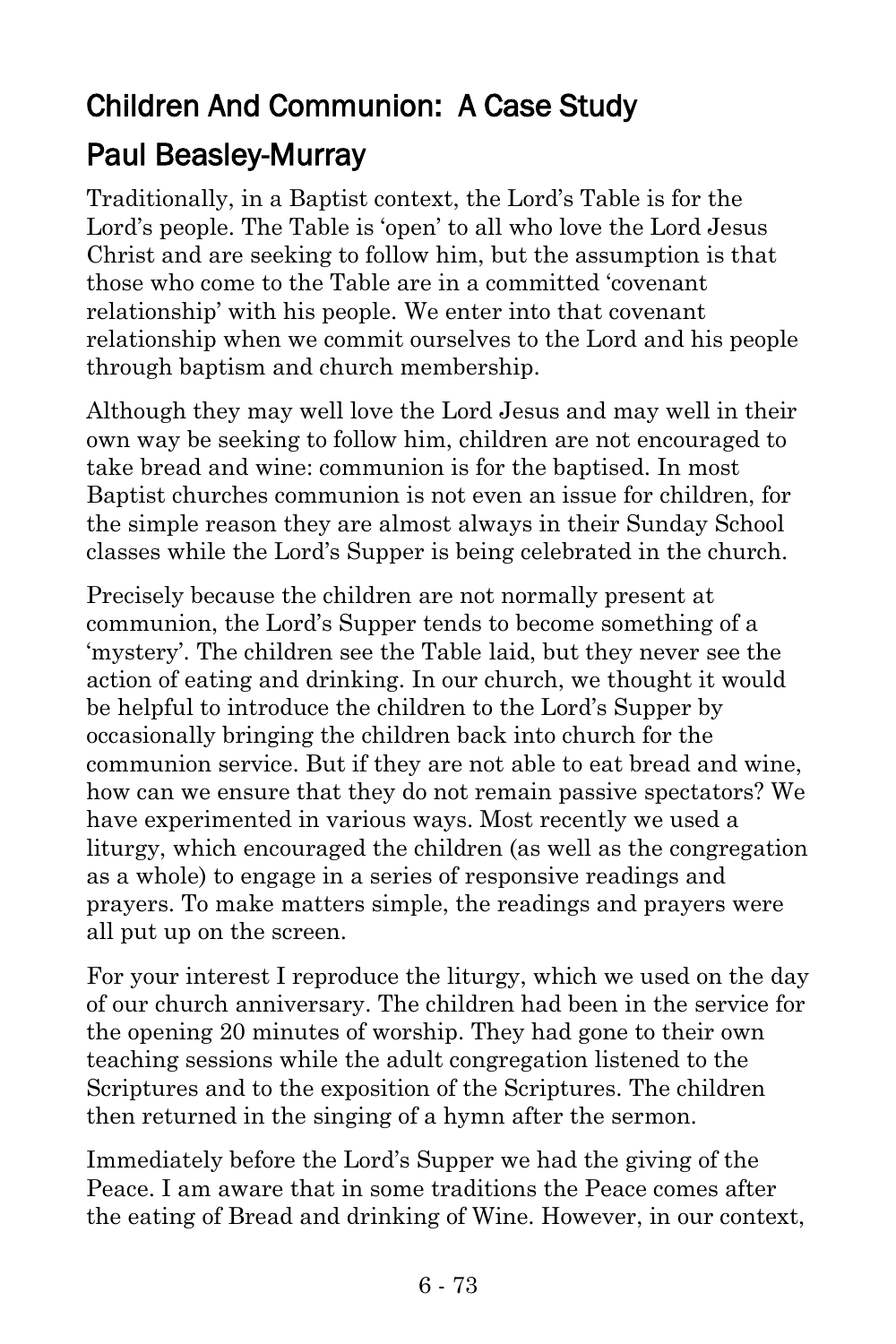this is the moment when, if necessary, worshippers are able to put relationships right (see Matt 5.23-24).

Following the peace, we started the communion liturgy. The words in italics were used by me in my role as worship leader ('president'). The words in bold were used by the congregation. The words in bold italics were used as headings on the screen.

#### *Jesus invites us to come to him*

(The Lord's Supper begins with an invitation. Usually I say 'This is the Lord's Table, and it is the Lord Jesus who invites all those who love him and seek to follow him to come, eat and drink'. On this occasion we were all involved in the invitation.)

*The Lord Jesus says:* **Come to me, all of you who are tired from carrying heavy loads, and I will give you rest. Come to me, all of you who are thirsty, and you will never thirst again. Come to me all you who are hungry, and you will never be hungry again**".

*Jesus invites us all, young and old, to come to him. In particular he invites you children to come and know his love. As the bread is served, we invite you to come to the front and receive a blessing from Martin and David who will be either side of this Table to pray for you. Parents with babies are also welcome to bring them.*

#### *Jesus wants us to remember him*

(Normally I read the Words of Institution as found in 1 Cor 11.23- 26. On this occasion I used a simpler form of words.)

*The Lord Jesus, on the night he was betrayed, took a piece of bread. He thanked God and, as he broke it, said: "This is my body, broken for you. Do this to remember me."*

#### **Thank you Jesus for loving me**

*After the supper Jesus took the cup of wine. He thanked God and said: "This is my blood, the blood of the new agreement between God and his people, poured out for you. Do this to remember me."*

#### **Thank you Jesus for loving me**

*Let us continue to thank Jesus for his love*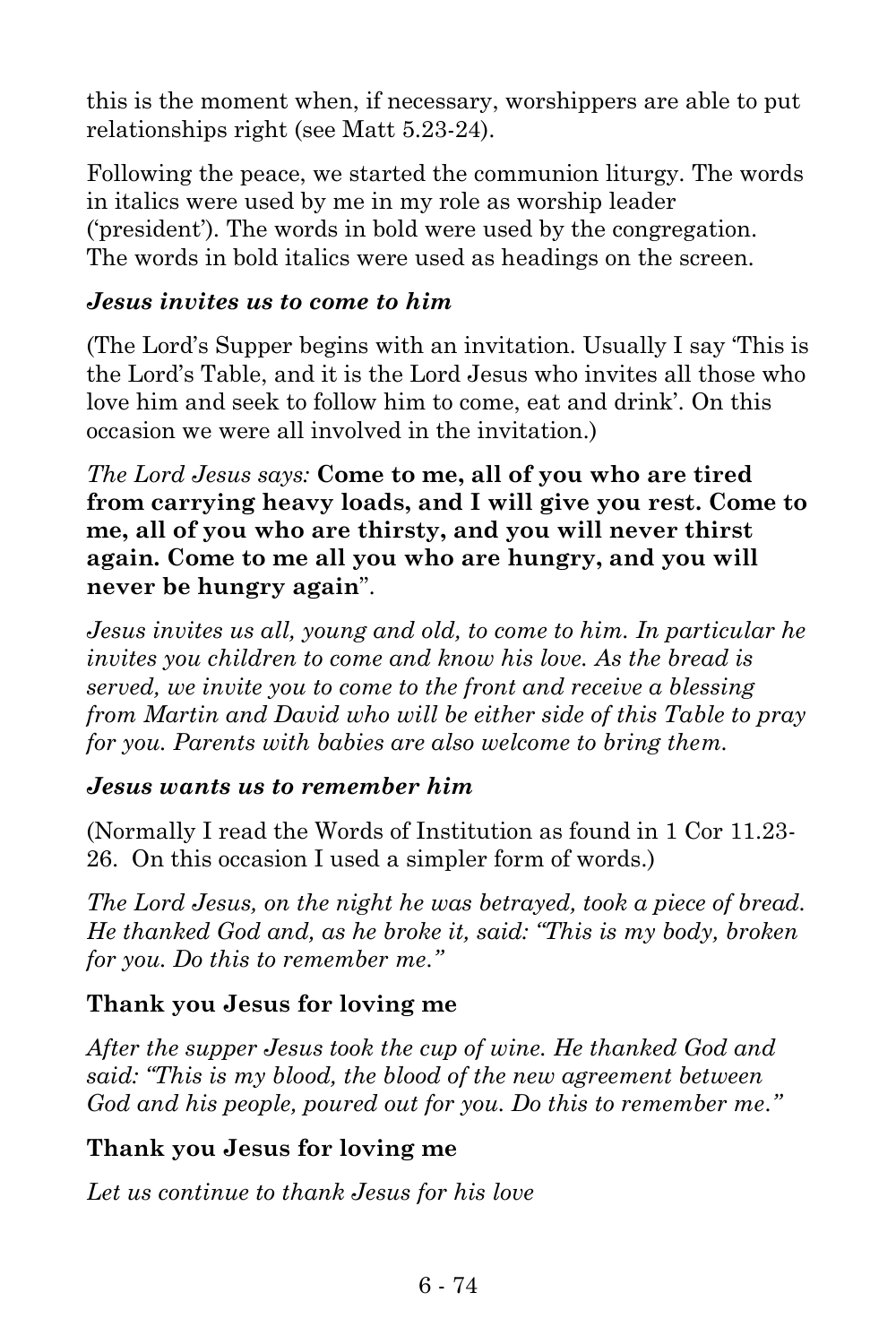(Instead of a formal Prayer of Thanksgiving led by one of the deacons, we said together the words of a simple song.)

*You went to Calvary, there you died for me* **Thank you Jesus for loving me** *You rose up from the grave, to me new life you gave* **Thank you Jesus for loving me** *You're coming back again, and we with you shall reign* **Thank you Jesus for loving me**

*We remember Jesus as we break bread*.

(The Bread was broken and distributed. We ate the Bread as we received it as a sign that each one of us must come one by one to the foot of the Cross. During the serving of the bread the children came forward for prayer.)

(After eating the bread we used words from Gal 2.20)

#### *Together we say:* **The Son of God loved me and gave himself for me**

*We remember Jesus as we drink wine*

(The Wine was served. While waiting until all were served before drinking together, as a sign of our oneness in Christ, we sang a song - 'Wonderful grace'. After drinking the wine we used words from Eph 1.6,7)

#### *Together we say:* **By the blood of Christ we are set free, that is, our sins are forgiven. How great is the grace of God!**

#### *We pray for others*

(In a Baptist church there is normally a pastoral prayer at this point. My pastoral prayers always begin with the needs of the local fellowship, then go on to include the needs of the world, before ending with a prayer of rededication. On this occasion the prayers were simplified into a few responsive sentences.)

*Gathered together around the table, let us pray for our church family – and in particular let us pray for those who are unwell*…. **Lord, bless all our friends who are unwell**

*At this time when we are looking for another minister, let us pray for God's wisdom and direction*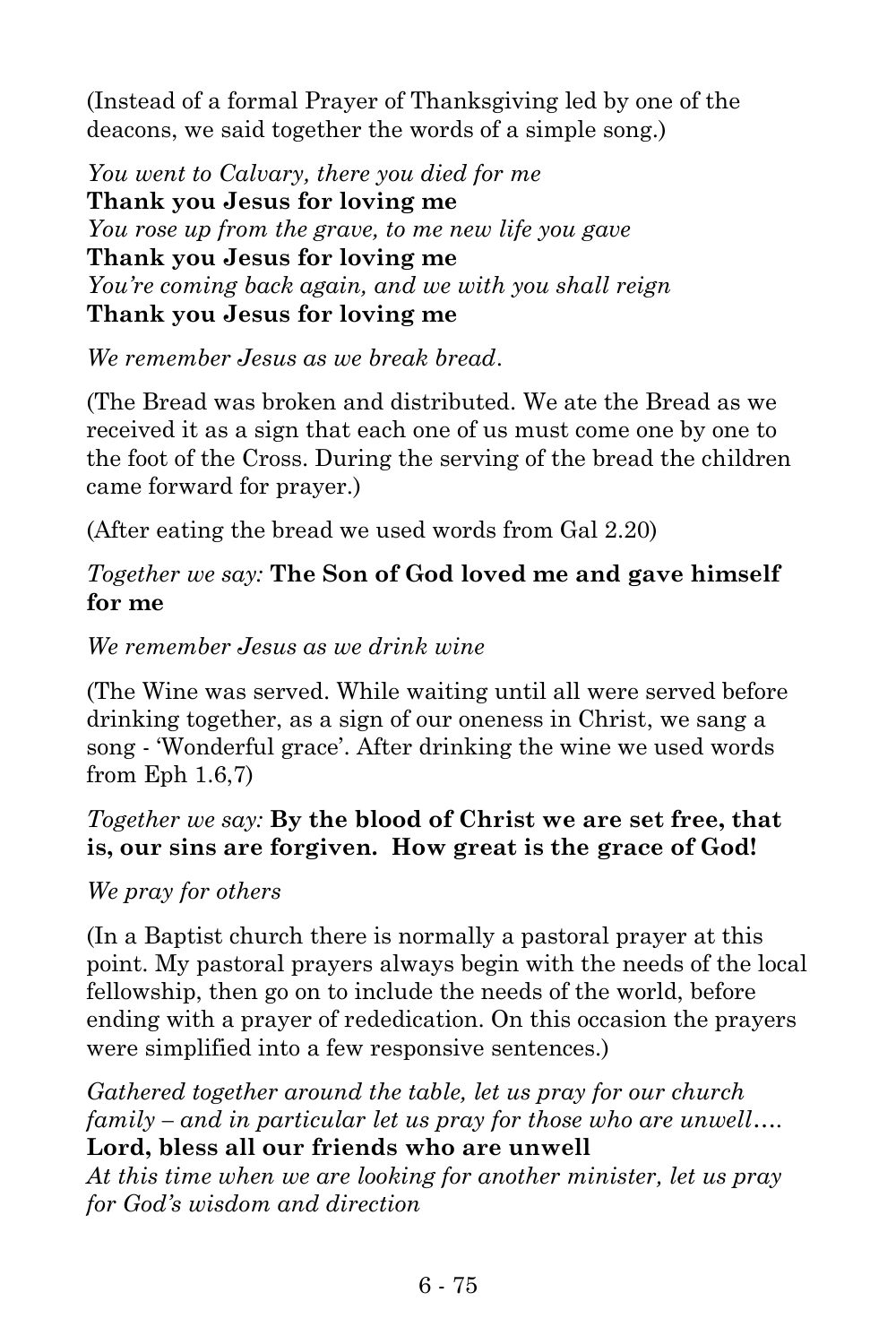#### **Lord, bless our church and in your time provide us with a new minister**

*At a time when many are losing their jobs and finding finances are tight, let us pray for the government as it seeks to deal with the problems of recession*

#### **Lord, bless all those who have responsibility for the wellbeing of our country**

*In this Christian Aid week when we remember those less fortunate than ourselves, let us pray for all who lack food and shelter*

**Lord, bless all those who seek to help the poor** *On this church anniversary Sunday let us pray for ourselves in the prayer of Richard of Chichester:*

**Thanks be to you, Lord Jesus Christ, for all the benefits you have won for me; for all the pains and insults you have borne for me. O most merciful Redeemer, Friend and Brother, may I know you more clearly, love you more dearly, and follow you more nearly, day by day.**

(The service ended with a resurrection hymn and the saying of the Grace together as a prayer for one another – as we say the Grace we bind hands together as a sign of our oneness in Jesus.)

### **Response from Alun Brookfield:**

Paul's experiments with Holy Communion are determined by his Baptist context. I'm impressed by the quality and thoughtfulness of his approach to the question of children and Holy Communion. He has clearly borrowed material and ideas from a number of different traditions and has done so with integrity and wisdom.

In an Anglican setting, we also have difficulties with children and Holy Communion, but it is customary (in my parish at least) for the Sunday School to come back into church to receive a blessing. However, it is probable that the children will not be present for the Eucharistic thanksgiving, so we still have the same challenge of a lack of familiarity with or understanding of the liturgy. Given the rules under which Anglican clergy operate with regard to the content of liturgy, it may be that the only way we could overcome this would be to invite the children to stay in throughout the Eucharistic thanksgiving, but to build in some additional explanations (which might be appreciated as much by the adults as by the children!).